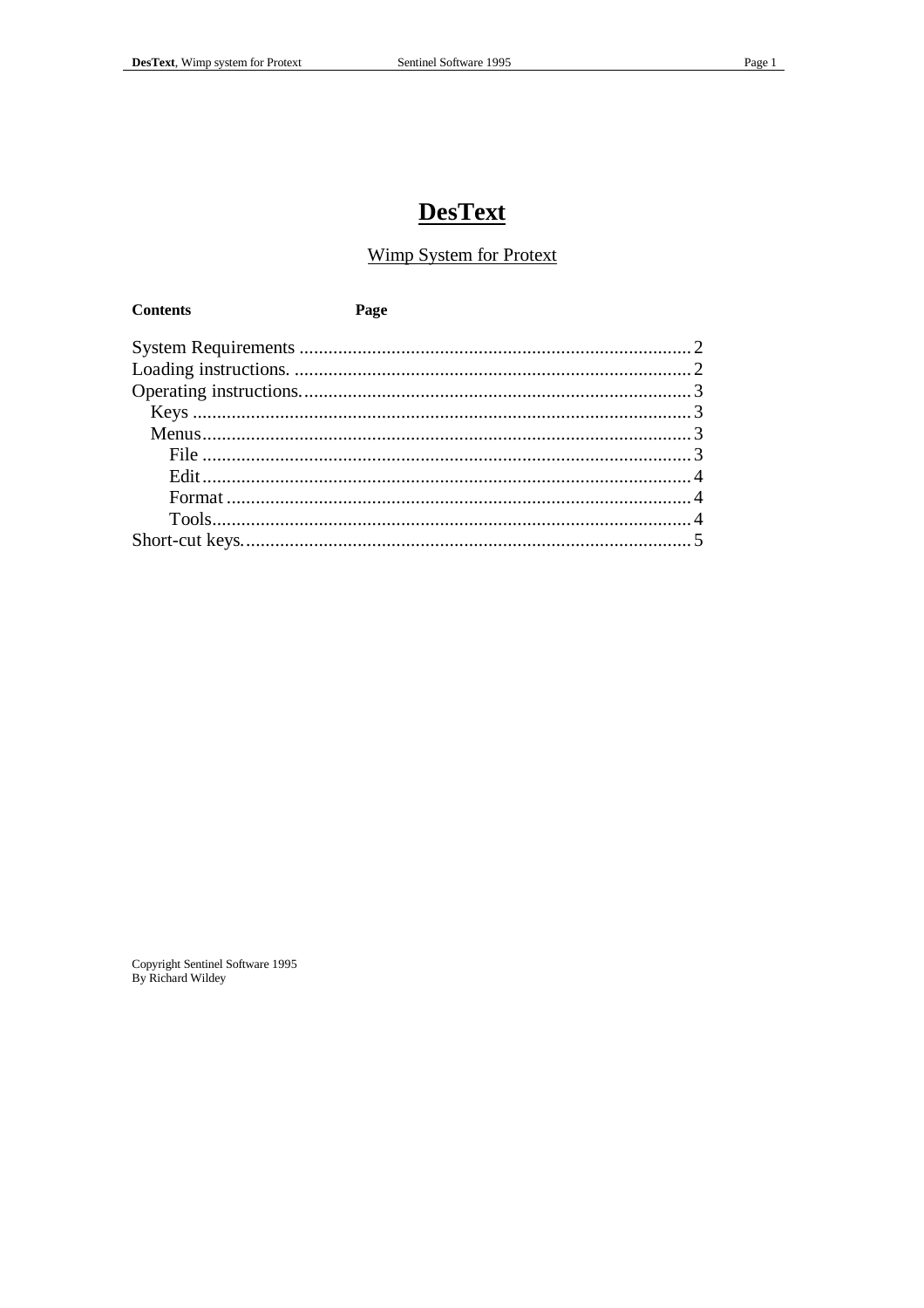## **DesText**

#### **System Requirements**

Any CPC with 64K or 128K Disk drive *DES* on ROM *Protext* on ROM.

#### **Loading instructions.**

Log the DesText disc within DES by pressing the [A] key then click on the file DESTEXT.BIN icon (464 owners must use the file DESTEXT.464) followed by the file menu and the "run" command. This will take you straight in Protext.

Should you get an "out of memory" error message from Protext either restart the computer or from **BASIC** type **RUN "DISC"** then launch DesText from DES as explained above.

From the Protext command line press [CTRL] & [ESC] to take you to Protext edit mode.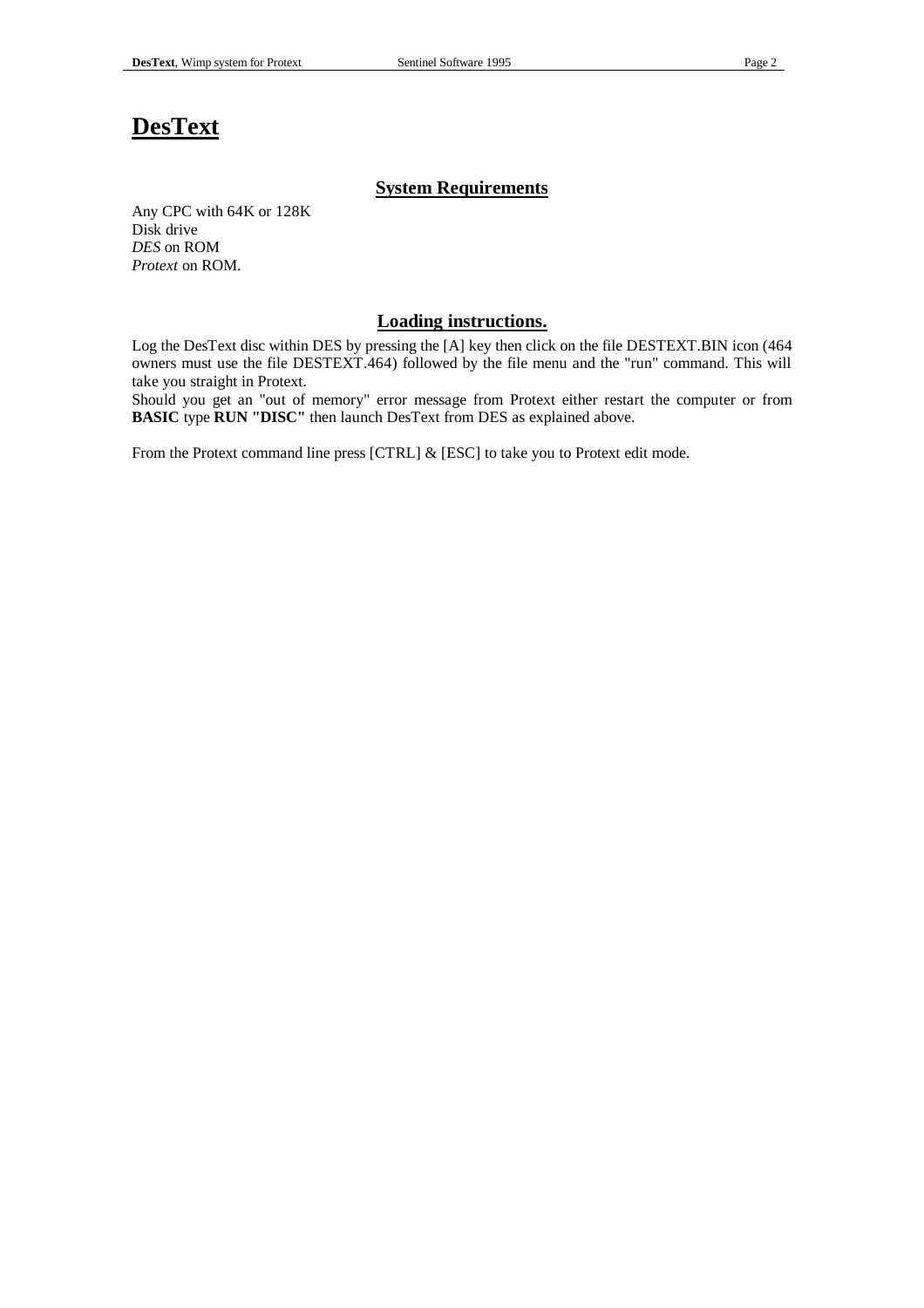## **Operating instructions.**

For a full explanation of cach of the Protext commands you should consult your Protext manual.

#### **Keys**

Uses the cursor cluster or joystick to move the cursor and space or [copy] to select a command, as you would within DES itself.

[ESC] Takes you to the DesText menu, pressed again will return you to the text mode.

[CTRL] & [ESC] takes you to the original command line, press again to return to edit mode

#### **Menus**

There are five main heading under which the Protext commands lie. File, Edit, Format, Tools and Set-up.

| File Edit Format Tools Setup |  |  |
|------------------------------|--|--|
|                              |  |  |

Users of Windows word processors should be familiar to the format and layout. Below detail which menus contain which commands with a brief explanation of what they do. To select a command either click on it or use the underlined shortcut keys.

#### File

**New** Clears the text from memory.

**Open** Loads a file from memory. Various loading option can be set as below



Enter filename Extension here or click here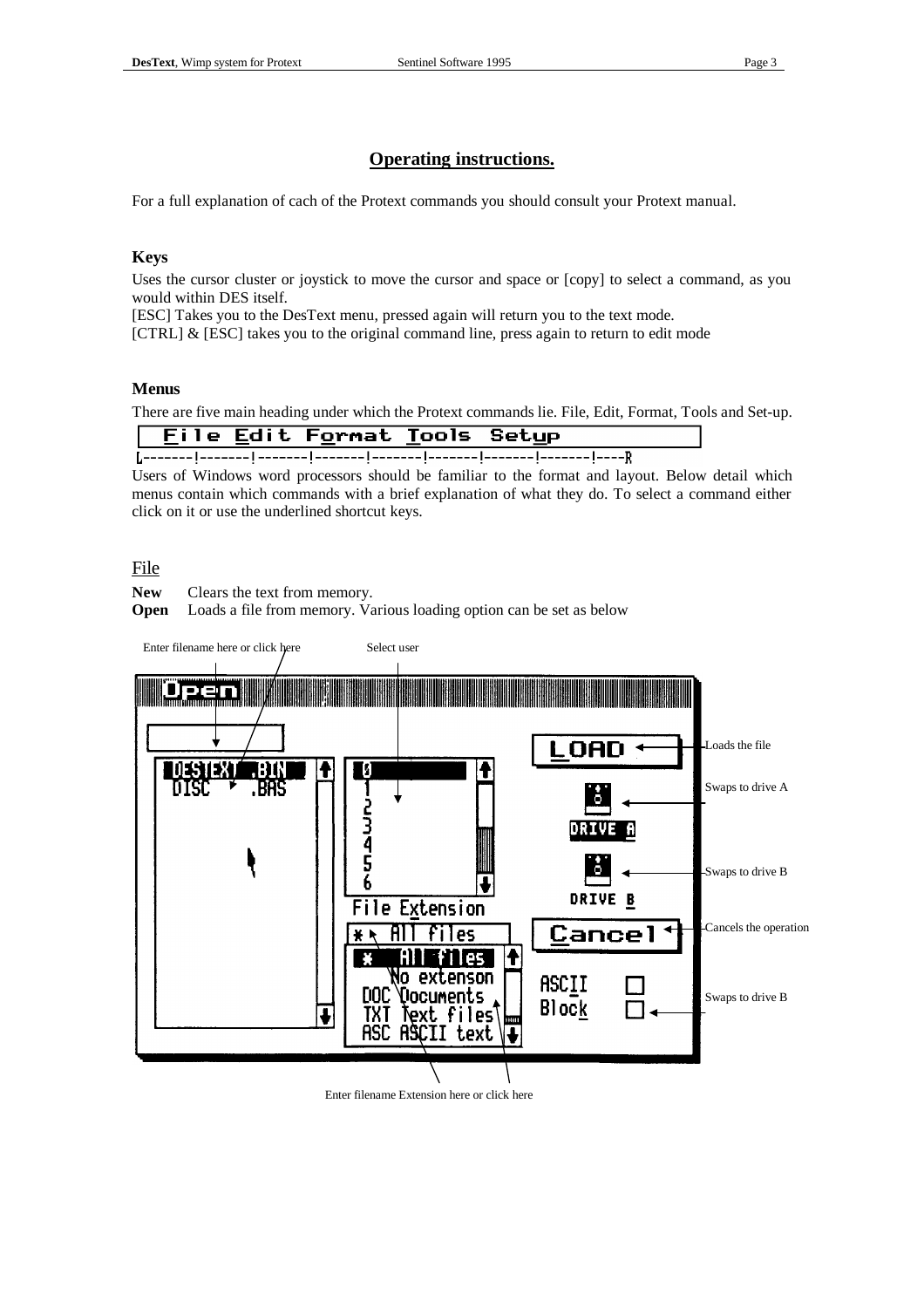**Merge** Merges a file, uses the same format as above.

**Save** Saves a file with the same filename it was loaded with.

**Save As** Saves the text with a new name. Check the ASCII box to save as ASCII (Equivalent to a **PRINTF** command) and check the block box to save a block

**Print** Prints the document. Certain options can be changed as indicated below.

|                                                                                                     | and a strong of the state of the state of the state of the state of the state of the state of the state of the |        |
|-----------------------------------------------------------------------------------------------------|----------------------------------------------------------------------------------------------------------------|--------|
| Enter number<br>of copies here                                                                      | File:<br><b>Copies</b><br>Page Range                                                                           | Print  |
| Print the whole<br>file,<br>just the page your<br>on,<br>just the block<br>or with a page<br>range. | All<br>Current Page<br><b>Block</b><br>999.<br>Pages:                                                          | Cancel |

**Print Preview** Gives you a display of what the final output will look like. Bold Italic and Underlined text area all displayed so actually on the screen. Please note that this feature will not work if the default printer control codes have been changed.

**Exit** Resets the computer, you can not retrieve the text after issuing this command.

#### Edit

- **Move** Moves a block to the current cursor position **Copy** Copies a block to the current cursor position. **Delete** Deletes a block. Find Finds text within a document. Will find single words only.
- **Replace** Replaces text within a document, replaces single words only.

**Goto** Goes to a line or column.

#### Format

| <b>Format Text</b> | Justifies the whole text.                                    |
|--------------------|--------------------------------------------------------------|
|                    | <b>Format block</b> justifies a block.                       |
| Format Para.       | Justifies the paragraph.                                     |
| <b>Centre Line</b> | Centres the text on the current line.                        |
| <b>Change case</b> | toggles the case of a word to block to upper and lower case. |

Tools

| Count               | Count the number of words in the whole document |
|---------------------|-------------------------------------------------|
| <b>Count Block</b>  | Count the number of words in a block            |
| Modify              | Adds or removes line numbers                    |
| <b>Modify block</b> | adds or removes line numbers in a block         |
| Doc Mode            | Switches to document mode                       |
| Prog Mode           | Switches to program mode                        |